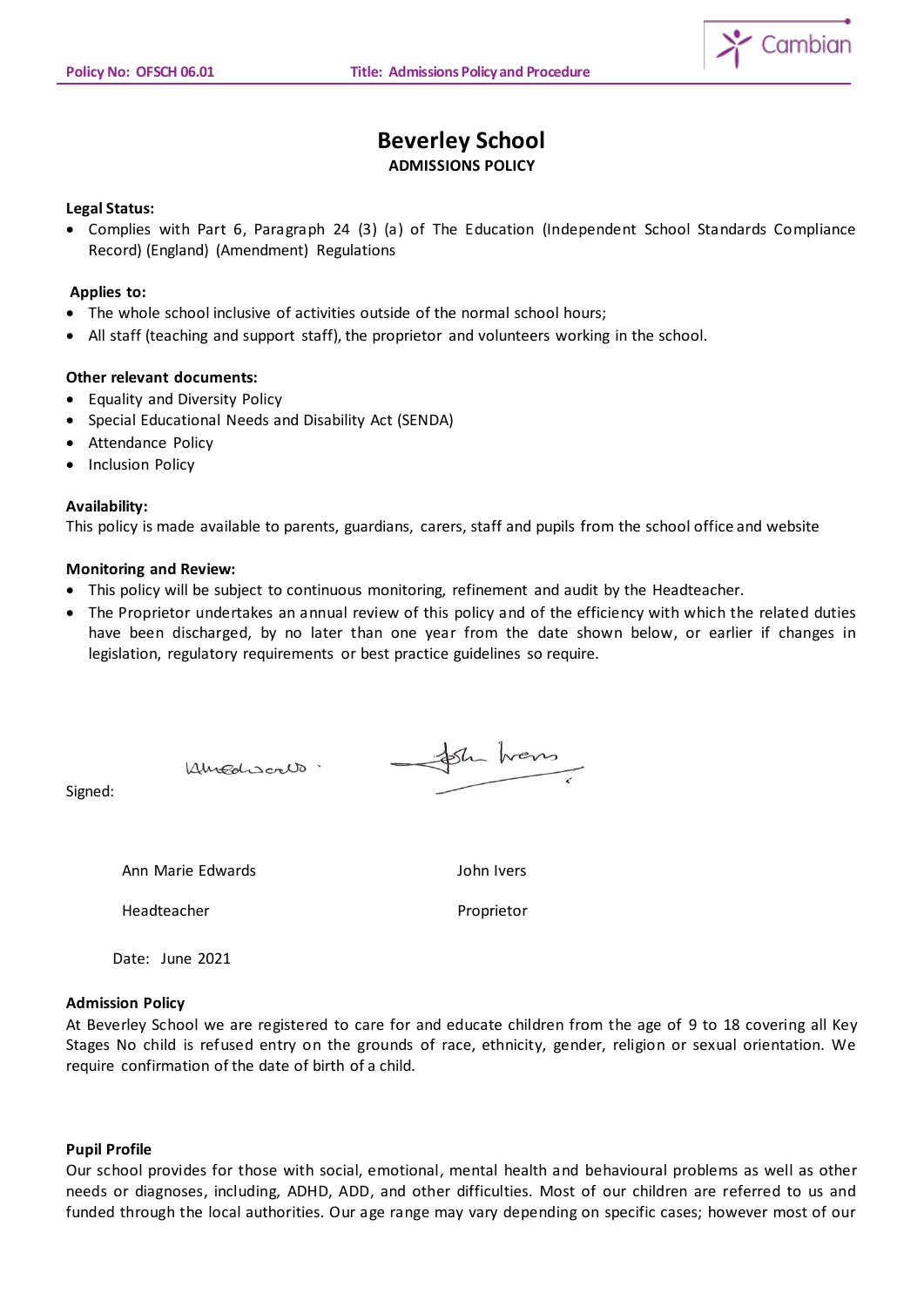

pupils will range between 9-18 years of age. Some of our children will have a Statement of Special Educational Needs or an Education Health Care Plan. Others may be undergoing assessment. Pupils enter our school via two routes, internal which are via our own care homes or external which are from Local Authorities.

#### **Internal – placement from a Cambian Children's Home**

Integral to the placement of a child in a Cambian Children's home is the provision of education. It is incumbent on us to ensure that the educational placement in being fit for purpose is bespoke to the needs of the child. The decision for a child to attend our school is as an outcome of a multi-disciplinary agreement whereby a transition plan is agreed. Fundamental to this process is the quality of communication from the time when the Commissioning Manager makes the initial contact with the care and education colleagues' right through to the child being admitted on to the school roll. High quality communication and transparency between the school and the children's home is essential to this process.

#### **External – a referral is received from the Local Authority**

In line with the Special Education Needs Code of Practice a multi-disciplinary decision is reached whereby the child with parents and/or guardians and/or carers visits the school. If is it agreed that the school is, in principle, the most appropriate educational setting for the child then a transition plan is implemented. Parents or guardians/carers will also be asked to provide the school with any further information which they feel will enable us to provide their child with the best possible education. If agreed a place will be offered based on availability and in accordance with the *Code of Practice for Schools, Disability Discrimination Act 1995 Part 4* and Schedule 10 of the Equality Act 2010. For more details please see the *Prospectus*, *websit*e.

#### **Special Educational Needs**

Where a child who has a Statement of Special Educational Needs joins our school, we will always consult with parents/guardians/carers and, where appropriate, the Local Authority to ensure that the required curriculum is provided for as set out in either the *Statement* or the *Education, Health and Care Plan* (EHCP) including the full National Curriculum if this is specified. We will also co-operate with the Local Authority to ensure that relevant reviews, including the annual review, are carried out as required by regulation and best practice. The school will make reasonable adjustments to meet the needs of children with a statement of special educational needs. Any additional services that are needed to meet the requirements of the Statement or additional services such as dyslexic tuition will be subject to charge. This will be either directly to the parents/guardians/carers, or the Local Authority if they are responsible for the fees and our school is named in Part 4 of *The Statement* or the relevant section of the EHCP. Our school has a policy and procedures for children with *Special Educational Needs and Disabilities* (SEND) in line with the *SEN Code of Practice* (July 2014

#### **English as an Additional Language**

Our school will make provision for children who have English as an additional language, (EAL) in the assessment procedure. We do not regard children as having a 'learning difficulty' solely because the 'language or medium of communication of the home is different from the language in which he or she is or will be taught' (Education Act 1996, Section 312(1), (2) and (3). However, pupils for whom English is an additional language (EAL) will be provided with appropriate support provided they meet our School Academic criteria. They will be assessed to gauge the support that may be needed in order to ensure equal access to the curriculum along with all other aspects of life at our school. Our school has a policy and procedures for students requiring *English as an Additional Language* (EAL).

The Proprietor of the school is whose address for correspondence during both term-times and holidays is Andrew Sutherland, Managing Director Education, Metropolitan House, 3 Darkes Lane, Potters Bar, Hertfordshire EN6 1AG. The telephone number on which the representative of the proprietor may be contacted is 07701314378.

#### **Admissions Policy Appendix**

It should be recognised that the young person may be ambivalent at best about the school and that because of this they may well not take in all the information given – to this end, further information will need to be offered at a later date. Young people may be referred to Cambian Group at any time during the academic year in one of two ways: -